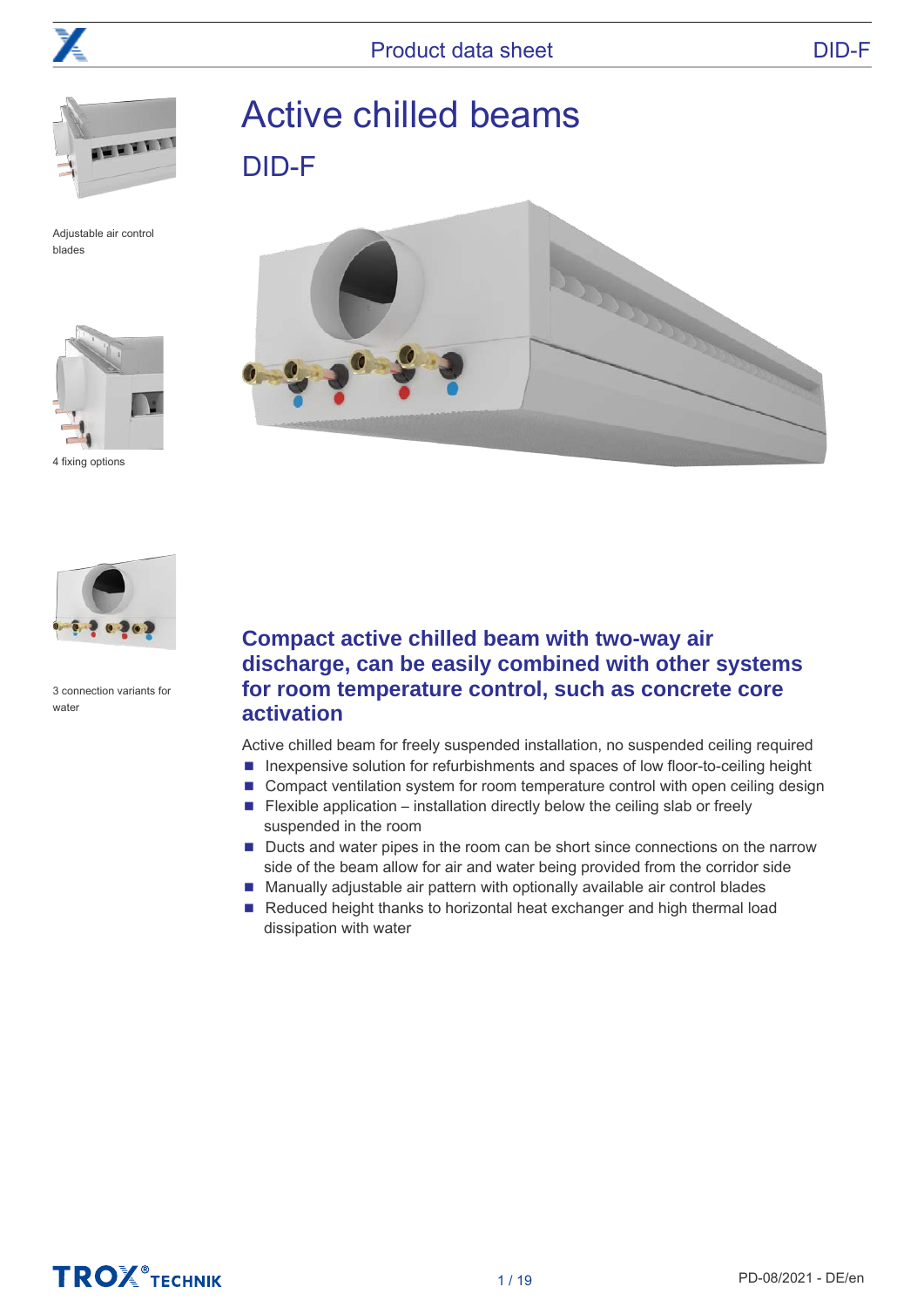- [General information 2](#page-1-0) [Function 3](#page-2-0) [Order code 9](#page-8-0) [Variants 10](#page-9-0)
	- [Dimensions 14](#page-13-0)
- [Quick sizing 5](#page-4-1) [Specification text 8](#page-7-0) [Project-specific solutions 17](#page-16-0)
	- [Nomenclature 19](#page-18-0)

### General information

### <span id="page-1-0"></span>**Application**

▪ Active chilled beams for direct installation below the ceiling slab or freely suspended in the room

[Technical data 5](#page-4-0)

- A suspended ceiling is not required, which means that these devices can ideally be combined with concrete core activation
- Preferably for installation up to 4 m high, even if the room is higher
- Heating with the DID-F is only possible if the device is installed directly below the ceiling slab and the installation height is  $\leq 4$  m
- Adjustable air control blades allow for later manual adjustment of the air discharge direction
- Preferably with a 2-pipe heat exchanger for cooling; with direct installation below the ceiling slab, a 4-pipe heat exchanger for cooling and heating is an option
- Good comfort levels with a low conditioned primary air volume flow rate
- Energy-efficient solution as water is used for heating and cooling

### **Special features**

- The optional duct covering allows for installation of the active chilled beam in the middle of the ceiling even if a room is large, as the same covering is used for ducts and water pipes to create a uniform look
- Manually adjustable air control blades for air direction control enable reduction of vh1 and vl velocities in the occupied zone
- Horizontal heat exchanger as a 2-pipe system and, for direct installation below the ceiling and a maximum installation height of 4 m, also as a 4-pipe system for heating and cooling
- Internal nozzle plate with non-combustible punched nozzles
- Water connections at the narrow side, Ø12 mm Cu pipe with plain tails, with G½" external thread and flat seal, or with G½" union nut and flat seal

### **Nominal sizes**

▪ 1200, 1500, 1800, 2100, 2400, 2700, 3000 mm

### **Variants**

- Heat exchanger
- 2: For 2-pipe systems
- 4: For 4-pipe systems
- Nozzle variants HE: Small
- S1: Medium
- S<sub>2</sub>: Large
- HP: Extra large

### **Attachments**

Water connections

- No entry required: Ø12 mm pipe with plain tails
- A1: with G½" external thread and flat seal
- A2: with G½" union nut and flat seal

Air control blades for subsequent manual adjustment of the supply air flow.

### **Accessories**

- Covering for ducts and water pipes, if the active chilled beam is installed in the centre of the room (duct covering has the same shape as the DID-F)
- Heating and cooling valves for controlling the cooling and heating capacity

### **Useful additions**

- Connecting hoses
- Control equipment consisting of a control panel including a controller with integral room temperature sensor; valves and valve actuators; and lockshields
- X-AIRCONTROL control system with the option of integration with the central BMS

### **Construction features**

- Duct connection suitable for circular ducts in accordance with EN1506 or EN13180
- Various fixing systems for suspension with hooks, ropes, threaded rods or installation directly below the ceiling slab
- 4 nozzle variants for demand-based induction
- Induced air grille with circular holes, staggered pitch
- Air and water connections at the narrow side

### **Materials and surfaces**

- Casing, induced air grille, spigot, brackets and duct covering made of galvanised sheet steel
- Nozzle plate made of sheet steel
- Heat exchanger with copper tubes and aluminium fins
- Exposed surfaces are powder-coated pure white (RAL 9010) or in any other RAL CLASSIC colour
- Air control blades made of polypropylene, UL 94, flame retardant (V0)

### **Standards and guidelines**

- Products are certified by Eurovent (no. 09.12.432) and listed on the Eurovent website
- Declaration of hygiene conformity to VDI 6022

#### **Maintenance**

- No moving parts, hence low maintenance
- The heat exchanger can be vacuumed with an industrial vacuum cleaner if necessary
- VDI 6022, Part 1, applies (hygiene requirements for ventilation and air-conditioning systems and units)

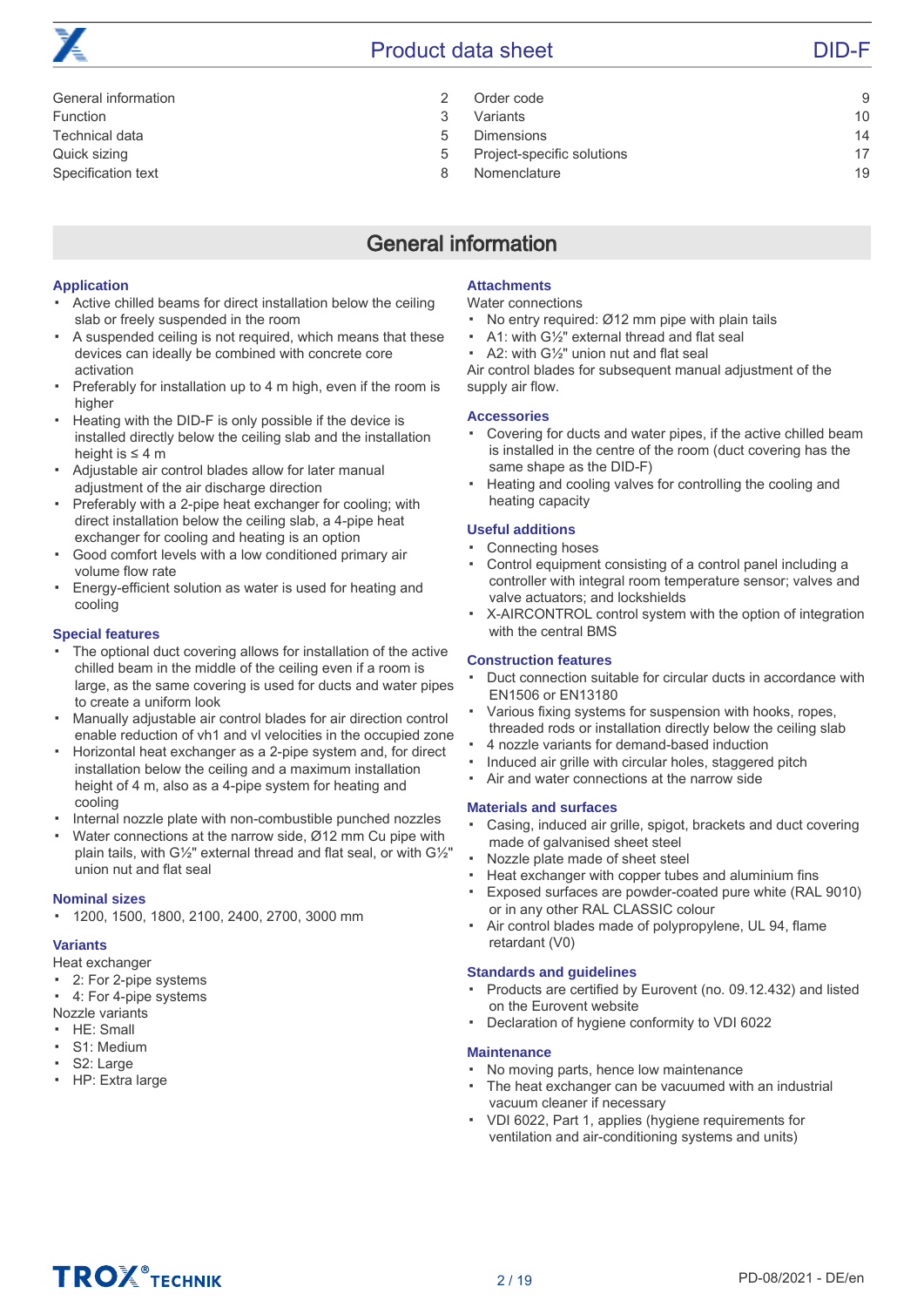

### Function

<span id="page-2-0"></span>Active chilled beams provide centrally conditioned primary air (fresh air) to the room and use heat exchangers for additional cooling and/or heating. The primary air is discharged through nozzles (4 variants) into the mixing chamber; as a result of this, secondary air is induced. Secondary air (room air) is induced via the induced air grille and passes through the horizontal heat

exchanger, where it is heated or cooled. Primary and secondary air mix and are then supplied to the room through the supply air slots at the side. The DID-F fulfils this function without a suspended ceiling and can either be installed directly under the ceiling slab or suspended in the room.

### **Schematic illustration of DID-F**



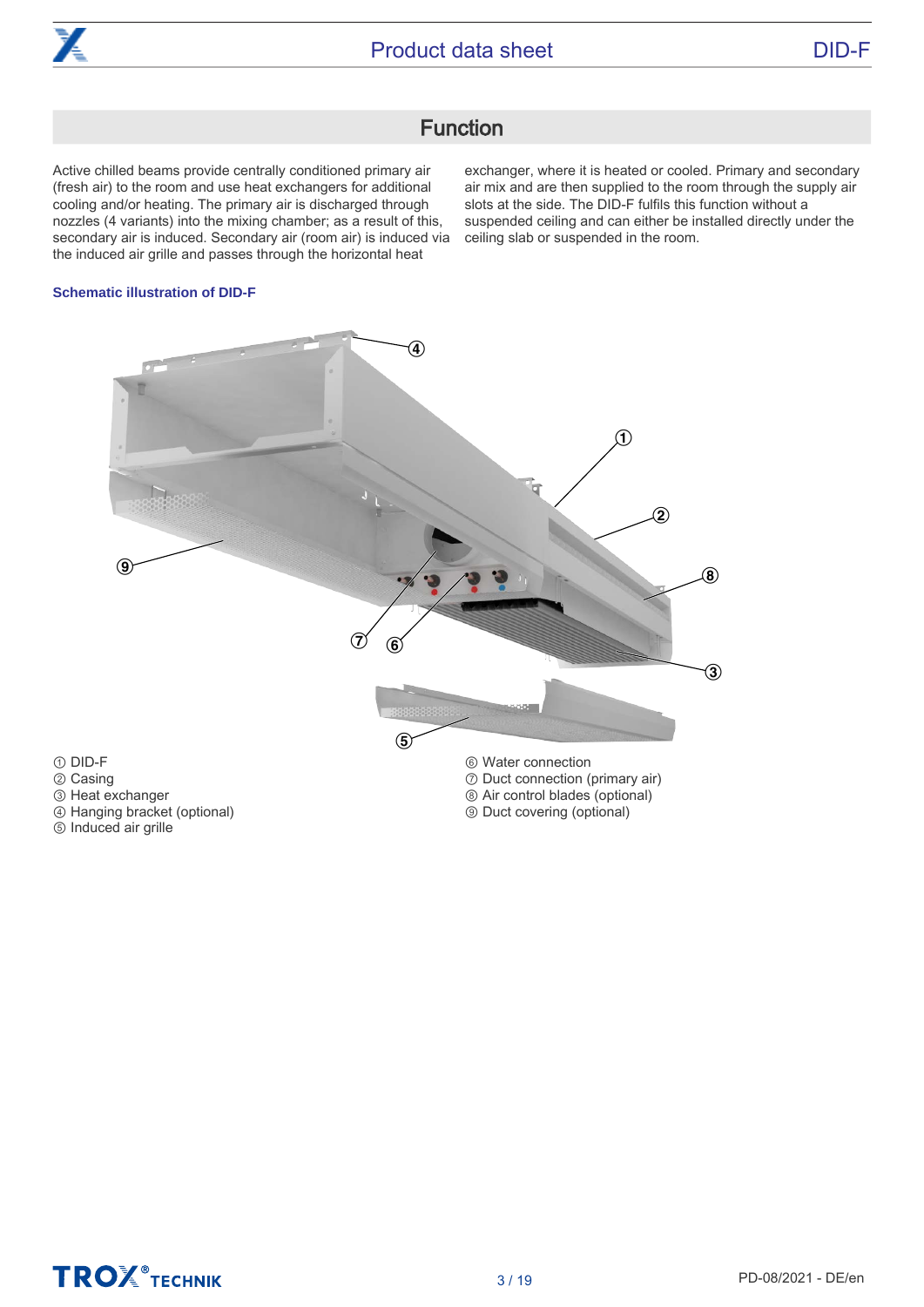





① Conditioned fresh air (primary air) ② Supply air

③ Room air (secondary air)

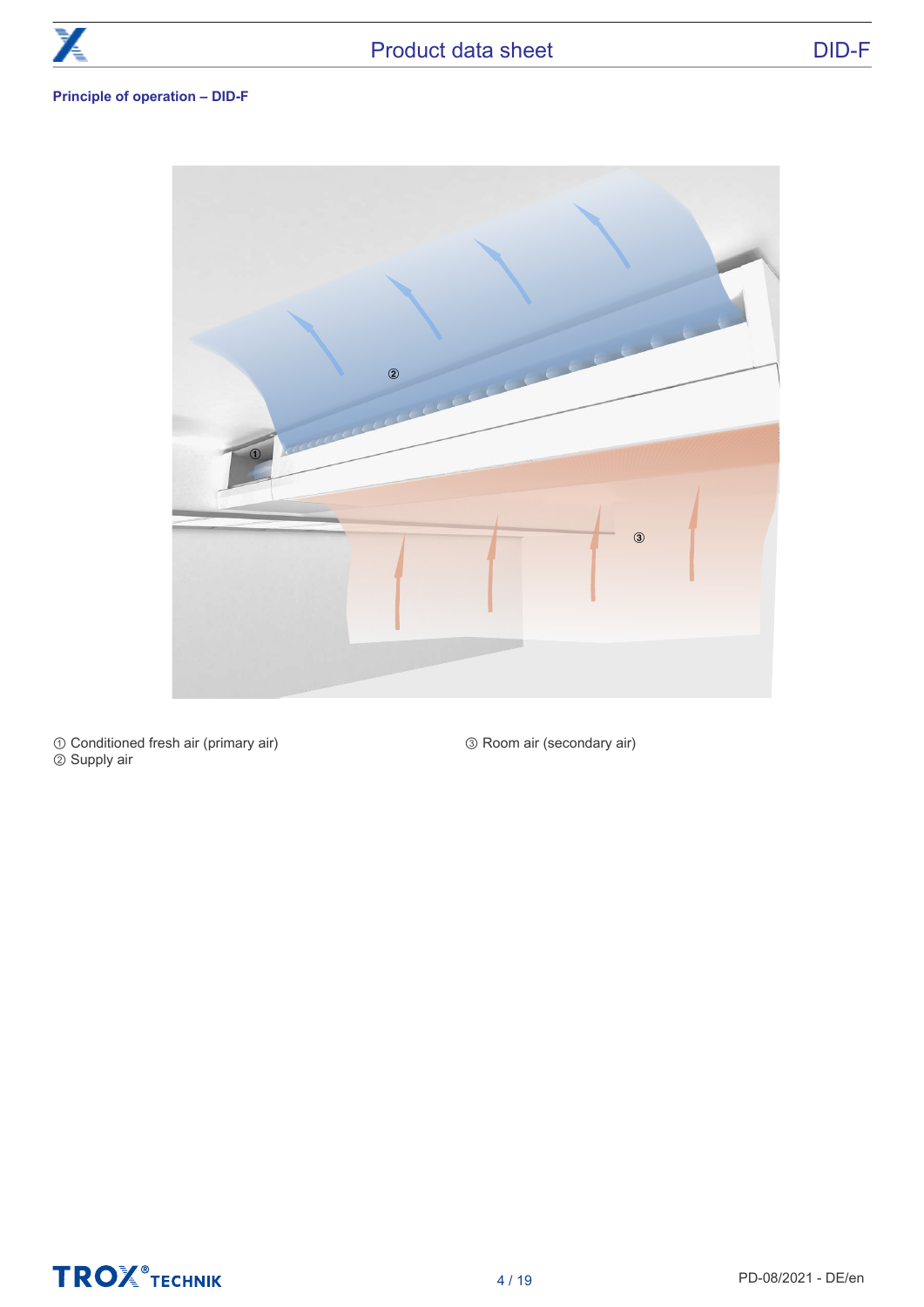

### Technical data

<span id="page-4-0"></span>

| Length = nominal length             | 1200, 1500, 1800, 2100, 2400, 2700 and 3000 mm |
|-------------------------------------|------------------------------------------------|
| Height                              | 221, 256, 296 mm                               |
| <b>Width</b>                        | 400 mm                                         |
| Diameter of entry spigot            | 123, 158 and 198 mm                            |
| Cooling capacity                    | Up to 4290 W                                   |
| Heating capacity                    | Up to 2920 W                                   |
| Max. operating pressure, water side | 6 bar                                          |
| Max. operating temperature          | 75 °C                                          |

## Quick sizing

<span id="page-4-1"></span>

|           |      |            | Primary air          |                  | $\circledcirc$        |          | Cooling / 4-pipe system |                      |                      |                                | Heating / 4-pipe system |              |
|-----------|------|------------|----------------------|------------------|-----------------------|----------|-------------------------|----------------------|----------------------|--------------------------------|-------------------------|--------------|
| $\odot$   | LN   | qvPr [I/s] | $qvPr[m^3]$<br>$h$ ] | $\Delta pt$ [Pa] | <b>LWA</b><br>[dB(A)] | Φtot [W] | ΦWK [W]                 | $t_{w,r}[^{\circ}C]$ | $\Delta$ pW<br>[kPa] | $\Phi$ tot =<br><b>OWH [W]</b> | $t_{w,r}[^{\circ}C]$    | ΔpW<br>[kPa] |
| <b>HE</b> | 1200 | 13.33      | 48                   | 63               | < 15                  | 795      | 634                     | 17.8                 | 12.6                 | 992                            | 44.3                    | 1.1          |
| <b>HE</b> | 1200 | 26.39      | 95                   | 248              | 33                    | 1281     | 963                     | 18.8                 | 12.6                 | 1305                           | 42.5                    | 1.1          |
| <b>HE</b> | 1500 | 16.67      | 60                   | 64               | < 15                  | 976      | 775                     | 18.2                 | 15.4                 | 1210                           | 43.1                    | 1.3          |
| <b>HE</b> | 1500 | 32.78      | 118                  | 247              | 34                    | 1555     | 1160                    | 19.3                 | 15.4                 | 1575                           | 41                      | 1.3          |
| <b>HE</b> | 1800 | 20.28      | 73                   | 67               | < 15                  | 1163     | 919                     | 18.6                 | 18.2                 | 1425                           | 41.8                    | 1.6          |
| <b>HE</b> | 1800 | 39.17      | 141                  | 249              | 34                    | 1817     | 1345                    | 19.9                 | 18.2                 | 1828                           | 39.5                    | 1.6          |
| <b>HE</b> | 2100 | 23.61      | 85                   | 67               | < 15                  | 1290     | 1005                    | 19.5                 | 15.2                 | 1622                           | 40.7                    | 1.8          |
| <b>HE</b> | 2100 | 45.56      | 164                  | 248              | 35                    | 1988     | 1439                    | 21                   | 15.2                 | 2066                           | 38.2                    | 1.8          |
| <b>HE</b> | 2400 | 27.22      | 98                   | 69               | < 15                  | 1456     | 1128                    | 19.9                 | 17.2                 | 1818                           | 39.6                    | 2.1          |
| <b>HE</b> | 2400 | 51.94      | 187                  | 250              | 35                    | 2213     | 1587                    | 21.5                 | 17.2                 | 2291                           | 36.9                    | 2.1          |
| <b>HE</b> | 2700 | 30.56      | 110                  | 69               | < 15                  | 1605     | 1237                    | 20.3                 | 19.2                 | 1997                           | 38.6                    | 2.3          |
| <b>HE</b> | 2700 | 58.06      | 209                  | 249              | 35                    | 2422     | 1722                    | 21.9                 | 19.2                 | 2499                           | 35.7                    | 2.3          |
| <b>HE</b> | 3000 | 33.89      | 122                  | 69               | 15                    | 1749     | 1341                    | 20.6                 | 21.2                 | 2168                           | 37.6                    | 2.6          |
| <b>HE</b> | 3000 | 64.44      | 232                  | 249              | 35                    | 2628     | 1852                    | 22.4                 | 21.2                 | 2699                           | 34.5                    | 2.6          |
| <b>HE</b> | 1200 | 21.67      | 78                   | 66               | < 15                  | 982      | 721                     | 18.1                 | 12.6                 | 1087                           | 43.8                    | 1.1          |
| <b>HE</b> | 1200 | 41.94      | 151                  | 249              | 36                    | 1536     | 1030                    | 19                   | 12.6                 | 1385                           | 42.1                    | 1.1          |
| <b>HE</b> | 1500 | 27.78      | 100                  | 70               | 16                    | 1228     | 893                     | 18.6                 | 15.4                 | 1336                           | 42.3                    | 1.3          |
| <b>HE</b> | 1500 | 52.5       | 189                  | 250              | 37                    | 1875     | 1243                    | 19.6                 | 15.4                 | 1673                           | 40.4                    | 1.3          |
| <b>HE</b> | 1800 | 33.33      | 120                  | 70               | 16                    | 1446     | 1045                    | 19                   | 18.2                 | 1560                           | 41.1                    | 1.6          |

# **TROX**<sup>®</sup>TECHNIK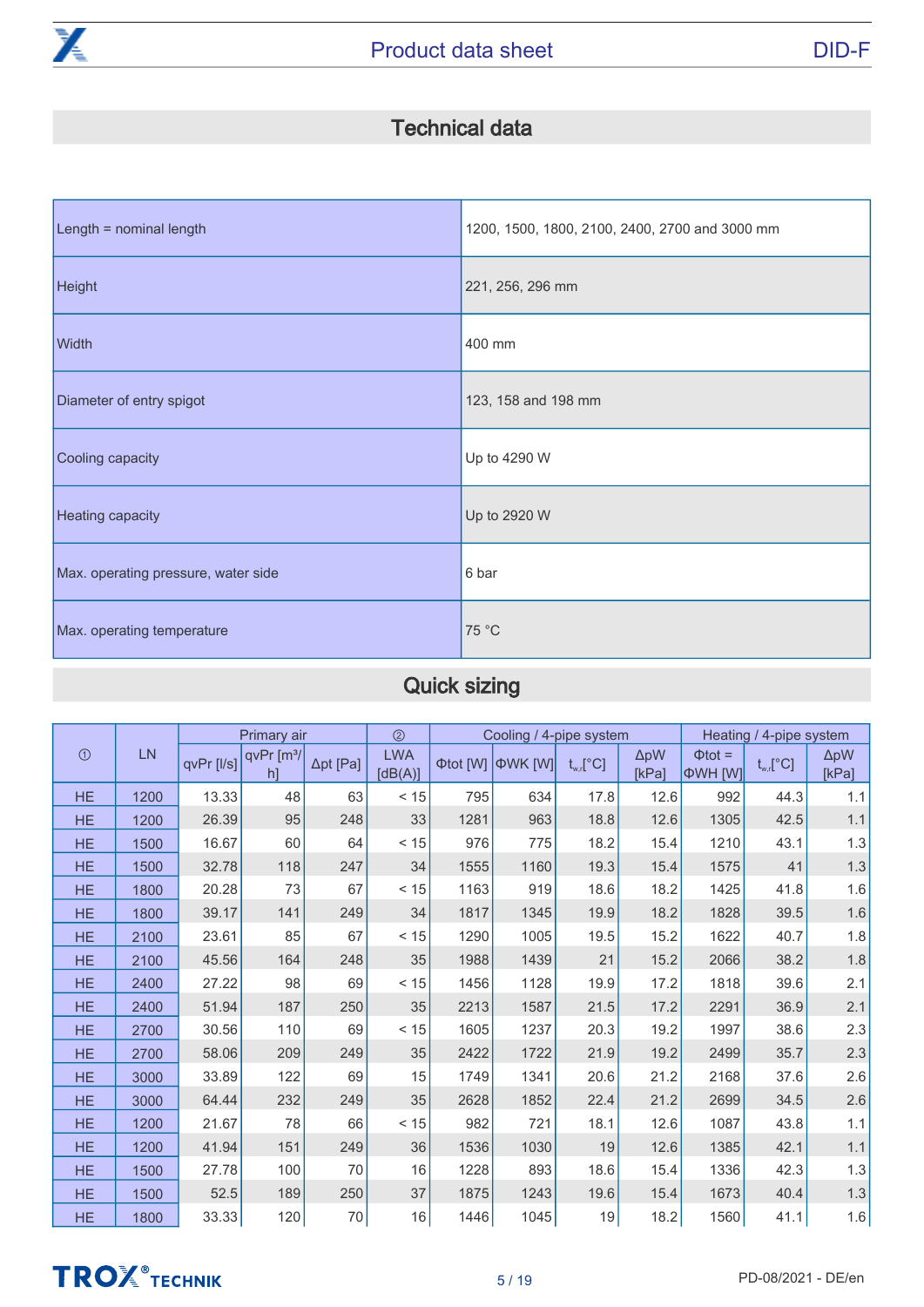

|           |      |            | Primary air                  |                  | $\circledcirc$        |          | Cooling / 4-pipe system |                      |                      |                         | Heating / 4-pipe system |                      |
|-----------|------|------------|------------------------------|------------------|-----------------------|----------|-------------------------|----------------------|----------------------|-------------------------|-------------------------|----------------------|
| $\odot$   | LN   | qvPr [I/s] | qvPr [m <sup>3</sup> /<br>h] | $\Delta pt$ [Pa] | <b>LWA</b><br>[dB(A)] | Φtot [W] | $\Phi$ WK [W]           | $t_{w,r}[^{\circ}C]$ | $\Delta$ pW<br>[KPa] | $\Phi$ tot =<br>ΦWH [W] | $t_{w,r}[^{\circ}C]$    | $\Delta$ pW<br>[kPa] |
| <b>HE</b> | 1800 | 62.78      | 226                          | 249              | 37                    | 2194     | 1438                    | 20.1                 | 18.2                 | 1939                    | 38.9                    | 1.6                  |
| <b>HE</b> | 2100 | 38.89      | 140                          | 71               | 17                    | 1605     | 1137                    | 19.9                 | 15.2                 | 1773                    | 39.8                    | 1.8                  |
| <b>HE</b> | 2100 | 73.06      | 263                          | 250              | 38                    | 2412     | 1532                    | 21.3                 | 15.2                 | 2188                    | 37.5                    | 1.8                  |
| <b>HE</b> | 2400 | 44.72      | 161                          | 72               | 19                    | 1807     | 1268                    | 20.4                 | 17.2                 | 1980                    | 38.4                    | 2.1                  |
| <b>HE</b> | 2400 | 83.06      | 299                          | 250              | 39                    | 2685     | 1684                    | 21.8                 | 17.2                 | 2419                    | 36.1                    | 2.1                  |
| <b>HE</b> | 2700 | 50.28      | 181                          | 73               | 21                    | 1994     | 1389                    | 20.8                 | 19.2                 | 2172                    | 37.5                    | 2.3                  |
| <b>HE</b> | 2700 | 92.78      | 334                          | 249              | 40                    | 2942     | 1824                    | 22.3                 | 19.2                 | 2635                    | 34.9                    | 2.3                  |
| <b>HE</b> | 3000 | 55.83      | 201                          | $74$             | 23                    | 2175     | 1502                    | 21.2                 | 21.2                 | 2354                    | 36.5                    | 2.6                  |
| <b>HE</b> | 3000 | 102.5      | 369                          | 249              | 41                    | 3190     | 1955                    | 22.7                 | 21.2                 | 2838                    | 33.7                    | 2.6                  |
| <b>HE</b> | 1200 | 22.78      | 82                           | 32               | < 15                  | 887      | 612                     | 17.8                 | 12.7                 | 929                     | 44.7                    | 1.1                  |
| <b>HE</b> | 1200 | 63.33      | 228                          | 249              | 37                    | 1865     | 1102                    | 19.2                 | 12.7                 | 1398                    | 42                      | 1.1                  |
| <b>HE</b> | 1500 | 28.89      | 104                          | 33               | < 15                  | 1106     | 758                     | 18.2                 | 15.4                 | 1143                    | 43.4                    | 1.3                  |
| <b>HE</b> | 1500 | 79.17      | 285                          | 247              | < 38                  | 2279     | 1325                    | 19.8                 | 15.4                 | 1687                    | 40.3                    | 1.3                  |
| HE        | 1800 | 35         | 126                          | 33               | < 15                  | 1319     | 897                     | 18.6                 | 18.2                 | 1346                    | 42.3                    | 1.6                  |
| <b>HE</b> | 1800 | 95.56      | 344                          | 249              | 40                    | 2686     | 1535                    | 20.4                 | 18.2                 | 1960                    | 38.8                    | 1.6                  |
| HE        | 2100 | 40.83      | 147                          | 34               | < 15                  | 1476     | 984                     | 19.4                 | 15.2                 | 1535                    | 41.2                    | 1.8                  |
| <b>HE</b> | 2100 | 111.39     | 401                          | 250              | 41                    | 2971     | 1629                    | 21.6                 | 15.2                 | 2212                    | 37.3                    | 1.8                  |
| HE        | 2400 | 46.67      | 168                          | 34               | < 15                  | 1660     | 1098                    | 19.8                 | 17.2                 | 1716                    | 40.2                    | 2.1                  |
| <b>HE</b> | 2400 | 127.22     | 458                          | 250              | 42                    | 3322     | 1789                    | 22.2                 | 17.2                 | 2448                    | 36                      | 2.1                  |
| <b>HE</b> | 2700 | 52.78      | 190                          | 34               | $<15$                 | 1847     | 1211                    | 20.2                 | 19.2                 | 1894                    | 39.1                    | 2.3                  |
| <b>HE</b> | 2700 | 142.5      | 513                          | 250              | 43                    | 3653     | 1936                    | 22.7                 | 19.2                 | 2667                    | 34.7                    | 2.3                  |
| HE        | 3000 | 58.61      | 211                          | $35\,$           | 16                    | 2021     | 1315                    | 20.5                 | 21.2                 | 2059                    | 38.2                    | 2.6                  |
| HE        | 3000 | 157.5      | 567                          | 250              | 45                    | 3968     | 2071                    | 23.1                 | 21.2                 | 2873                    | 33.5                    | 2.6                  |
| <b>HE</b> | 1200 | 34.72      | 125                          | 34               | < 15                  | 1119     | 700                     | 18                   | 12.6                 | 1072                    | 43.9                    | 1.1                  |
| <b>HE</b> | 1200 | 93.61      | 337                          | 250              | 44                    | 2278     | 1150                    | 19.3                 | 12.6                 | 1520                    | 41.3                    | 1.1                  |
| HE        | 1500 | 43.89      | 158                          | 35               | 17                    | 1389     | 861                     | 18.5                 | 15.4                 | 1311                    | 42.5                    | 1.3                  |
| <b>HE</b> | 1500 | 117.5      | 423                          | 250              | 45                    | 2798     | 1382                    | 20                   | 15.4                 | 1831                    | 39.5                    | 1.3                  |
| <b>HE</b> | 1800 | 53.06      | 191                          | 35               | 19                    | 1652     | 1013                    | 18.9                 | 18.2                 | 1537                    | 41.2                    | 1.6                  |
| <b>HE</b> | 1800 | 141.11     | 508                          | 250              | 47                    | 3296     | 1596                    | 20.6                 | 18.2                 | 2119                    | 37.9                    | 1.6                  |
| HE.       | 2100 | 61.94      | 223                          | 36               | 21                    | 1850     | 1104                    | 19.8                 | 15.2                 | 1747                    | 40                      | 1.8                  |
| HE.       | 2100 | 163.61     | 589                          | 250              | 48                    | 3656     | 1685                    | 21.8                 | 15.2                 | 2382                    | 36.3                    | 1.8                  |
| <b>HE</b> | 2400 | 71.11      | 256                          | 37               | 23                    | 2089     | 1232                    | 20.2                 | 17.2                 | 1951                    | 38.8                    | 2.1                  |
| HE.       | 2400 | 183.06     | 659                          | 243              | 50                    | 4043     | 1838                    | 22.3                 | 17.2                 | 2617                    | 35                      | 2.1                  |
| HE.       | 2700 | 80         | 288                          | 38               | 26                    | 2314     | 1350                    | 20.6                 | 19.2                 | 2141                    | 37.7                    | 2.3                  |
| HE.       | 2700 | 188.61     | 679                          | 209              | 50                    | 4210     | 1937                    | 22.7                 | 19.2                 | 2788                    | 34                      | 2.3                  |
| <b>HE</b> | 3000 | 89.17      | 321                          | 39               | 28                    | 2539     | 1465                    | 21                   | 21.2                 | 2325                    | 36.7                    | 2.6                  |
| <b>HE</b> | 3000 | 189.17     | 681                          | 174              | 50                    | 4291     | 2012                    | 22.9                 | 21.2                 | 2928                    | 33.2                    | 2.6                  |

① Nozzle variant

② Sound power level

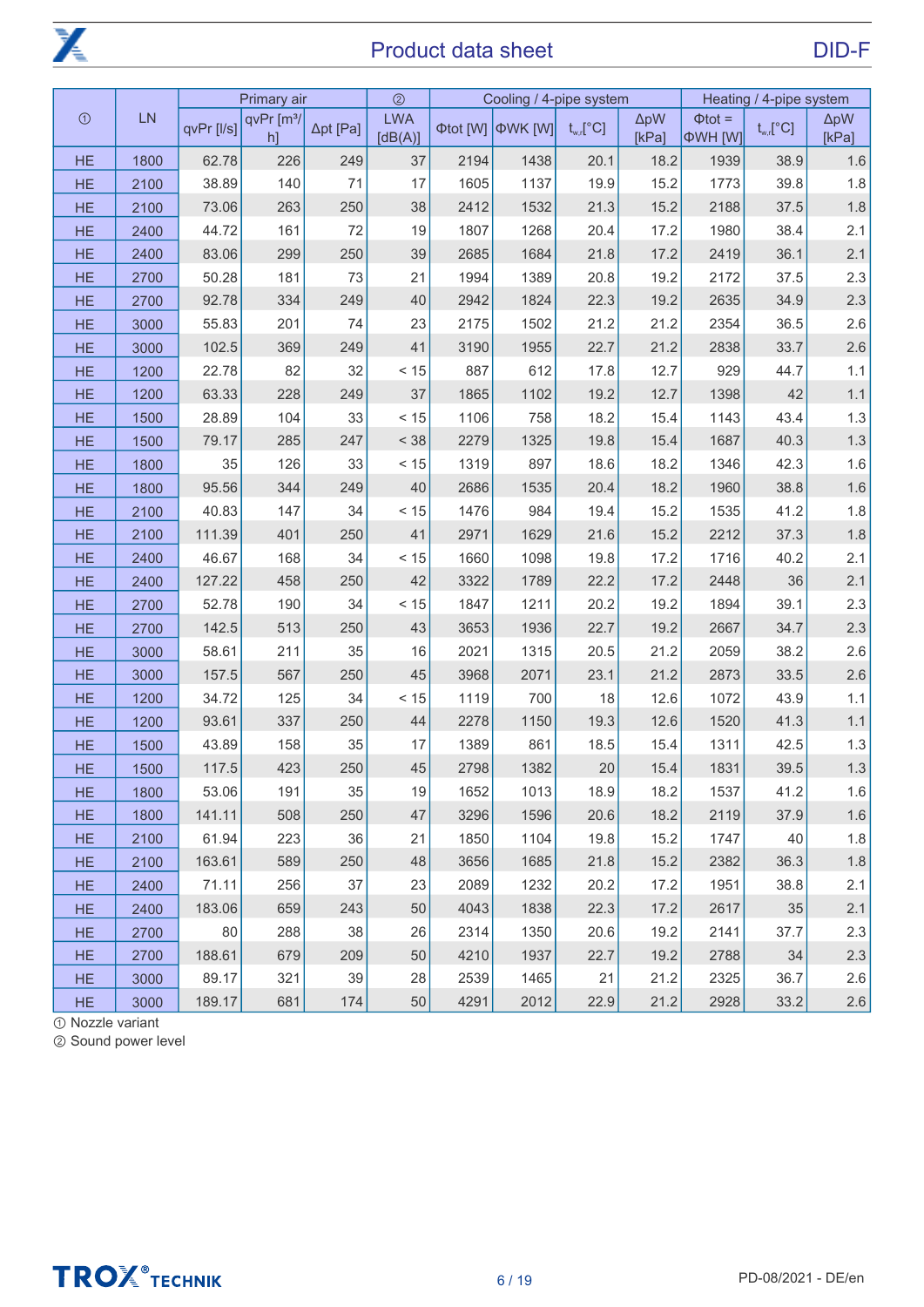

**Reference values**

| Parameter                 | Cooling   | Heating   |
|---------------------------|-----------|-----------|
| tR                        | 26 °C     | 22 °C     |
| tPr                       | 16 °C     | 22 °C     |
| tWV                       | 16 °C     | 50 °C     |
| qv, W (LN 900 - 1800 mm)  | 300 l/h   | 150 $I/h$ |
| qv, W (LN 2100 - 3000 mm) | $250$ I/h | 150 $I/h$ |

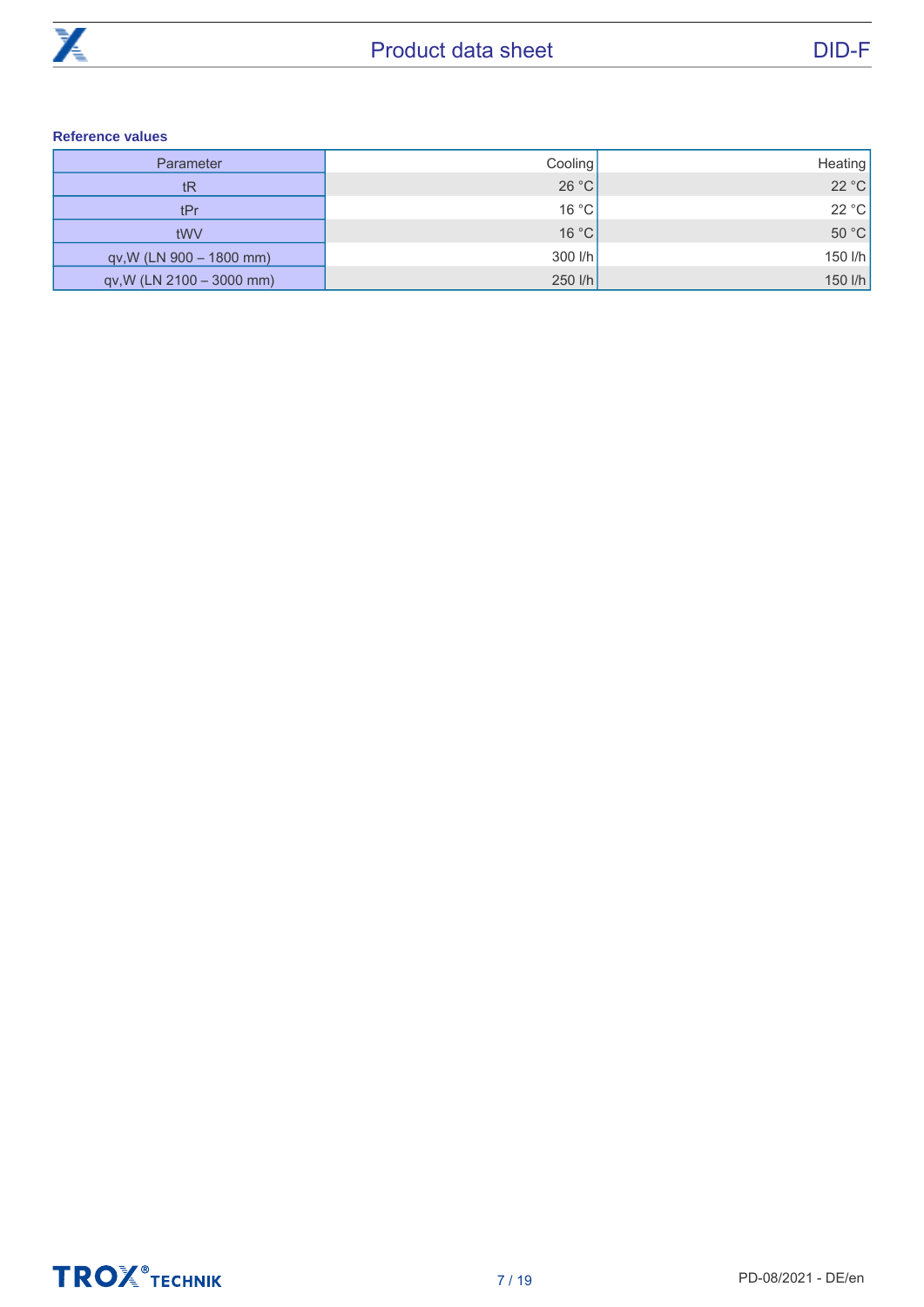

### Specification text

<span id="page-7-0"></span>This specification text describes the general characteristics of the product. Texts for variants can be generated with our Easy Product Finder design program.

Active chilled beams of type DID-F with two-way air discharge are suitable for freely suspended or direct installation below the ceiling slab and offer optimum comfort thanks to the ideal discharge angle and maximum induction. The active chilled beam can be used on its own or as the perfect extension to concrete core activation since it has a positive impact on the thermal energy supplied to the room. This air-water system does not require a false ceiling, and the installation height should preferably not exceed 4 m. 3 different installation kits are optionally available for fixing, but the chilled beam can also be fixed without an installation kit, using standard fixing materials. This enables fast, straightforward installation, depending on the structural conditions. Sizing can be varied by choosing one of four possible nozzle sizes. The nozzles are punched into the nozzle plate and are non-combustible. The primary air flow rate can be low for hygiene and energy reasons. Together with the horizontal heat exchanger, this enables the dissipation of large heating and cooling loads. The water connections positioned on the narrow side are optionally available as plain tails, G½" external thread with flat seal or G½" union nut. The primary air connection is on the same connection side as the water connections and is available with a nominal diameter of 125 mm, 160 mm or 200 mm. This allows for direct connection of beam, e.g. from the corridor, avoiding complex duct and pipe layouts in the room. Circular ducts in accordance with EN 1506 or EN 13180 can be installed directly. Owing to the decreasing apertures of the induced air grille, the DID-F fits perfectly into its surroundings. The optional air control blades allow for air distribution to be adjusted manually at any time.

### **Special features**

▪ The optional duct covering allows for installation of the active chilled beam in the middle of the ceiling even if a room is

large, as the same covering is used for ducts and water pipes to create a uniform look

- Manually adjustable air control blades for air direction control enable reduction of vh1 and vl velocities in the occupied zone
- Horizontal heat exchanger as a 2-pipe system and, for direct installation below the ceiling and a maximum installation height of 4 m, also as a 4-pipe system for heating and cooling
- Internal nozzle plate with non-combustible punched nozzles
- Water connections at the narrow side, Ø12 mm Cu pipe with plain tails, with G½" external thread and flat seal, or with G½" union nut and flat seal

#### **Materials and surfaces**

- Casing, induced air grille, spigot, brackets and duct covering made of galvanised sheet steel
- Nozzle plate made of sheet steel
- Heat exchanger with copper tubes and aluminium fins
- Exposed surfaces are powder-coated pure white (RAL 9010) or in any other RAL CLASSIC colour
- Air control blades made of polypropylene, UL 94, flame retardant (V0)

#### **Technical data**

- Length = nominal length: 1200, 1500, 1800, 2100, 2400, 2700 and 3000 mm
- Height: 221, 256, 296 mm
- Width: 400 mm
- Diameter of spigot: 123, 158 and 198 mm
- Cooling capacity up to 4290 W
- Heating capacity up to 2920 W
- Max. operating pressure, water side: 6 bar
- Max. operating temperature: 75 °C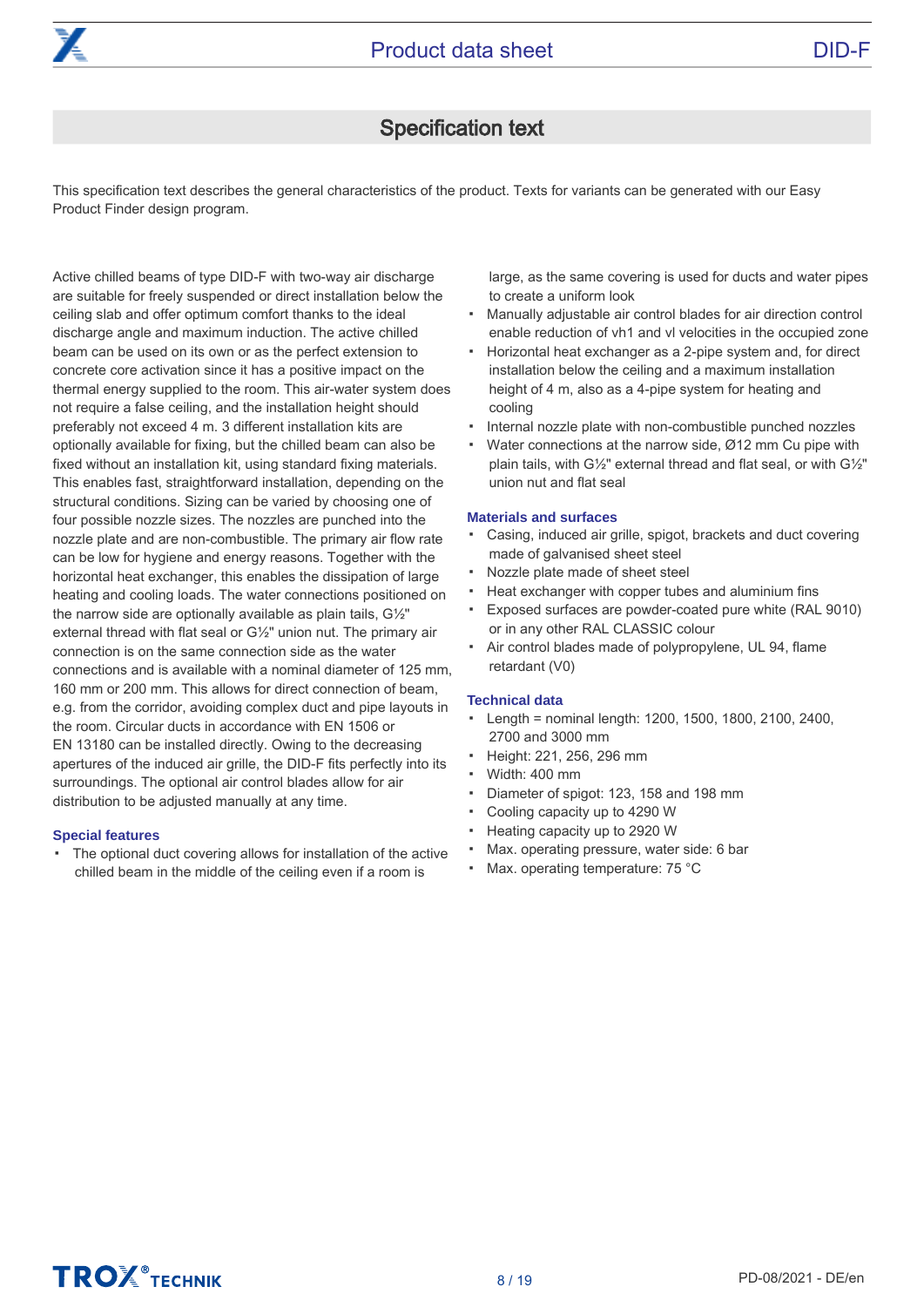<span id="page-8-0"></span>

### Order code

### **DID-F – 4 – S2 – A2 / 1200 x 123 x 1000 / A / LE / P1 – RAL … | | | | | | | | | | 1 2 3 4 5 6 7 8 9 10**

**7 Duct covering** No entry required: None **1000** Length 200 – 2900 mm

**8 Fixing variant**

**9 Air control elements** No entry required: None **LE** With air control blades

**10 Exposed surface**

No entry: powder-coated RAL 9010, pure white **P1** powder-coated, specify RAL CLASSIC colour

brackets

No entry required: installation using the threaded blind holes M6 **A** Installation kit for installation directly under the ceiling slab **B** Installation kit for freely suspended installation with brackets **C** Installation kit for freely suspended installatin with suspension

### **1 Type**

**DID-F** Active chilled beam

#### **2 Heat exchanger**

**2** 2-pipe **4** 4-pipe

### **3 Nozzle variant**

**HE** small **S1** medium **S2** large **HP** extra large

### **4 Water connections**

No entry: Ø12 mm pipe with plain tails **A1** with G½" external thread and flat seal **A2** with G½" union nut and flat seal

### **5 Nominal lengths [mm]**

**1200, 1500, 1800, 2100, 2400, 2700, 3000**

### **6 Primary air spigot**

**123, 158, 198**

#### **Order example: DID-F–2–S1/1500×123×**

| $Ø12$ mm pipe, plain tails               |
|------------------------------------------|
|                                          |
|                                          |
|                                          |
| Threaded blind holes M6                  |
|                                          |
| Powder-coated RAL 9010 GU 50, pure white |
|                                          |

#### **Order example: DID-F–4–S2–A2/1800×198×1000/A/LE/P1-RAL9016**

| Heat exchanger               | 4-pipe system                                                     |
|------------------------------|-------------------------------------------------------------------|
| Nozzle variant               | Large                                                             |
| Water connections            | With G1/ <sub>2</sub> " union nut and flat seal                   |
| Length of unit               | 1800 mm                                                           |
| Primary air spigot, diameter | 198 mm                                                            |
| Duct covering                | With duct covering 1000 mm long                                   |
| Fixing variant               | Installation kit for installation directly under the ceiling slab |
| Air control elements         | With air control blades                                           |
| Exposed surface              | Powder-coated RAL 9016 GU 70, traffic white                       |

Note: 4-pipe heat exchangers should only be used for installation directly below the ceiling slab and at an installation height of ≤ 4.0 m.

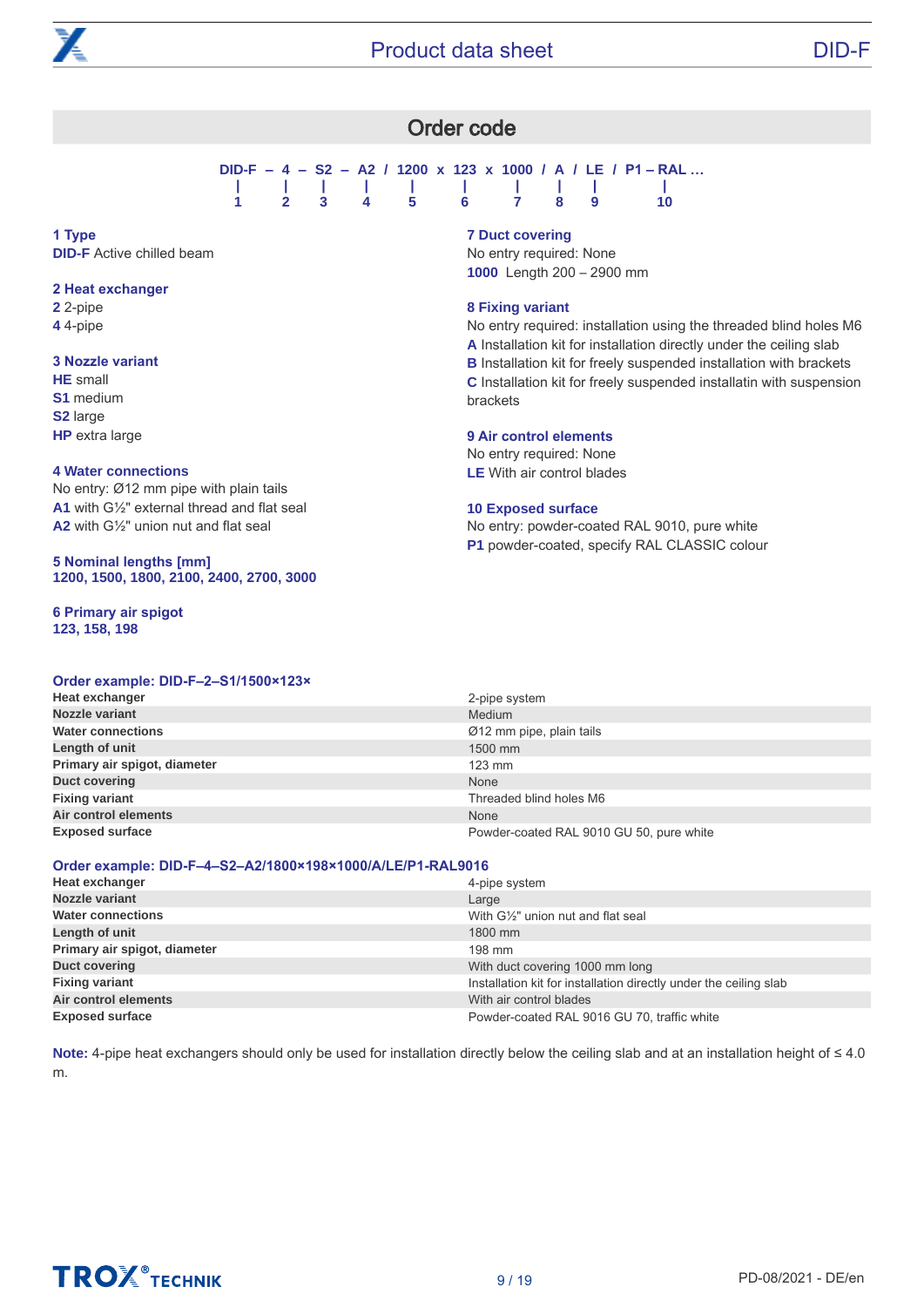

### Variants

#### <span id="page-9-0"></span>**DID-F with duct connection**



### **Application**

- Duct covering provides a visually attractive covering for ducts and water pipes (by others) if the DID-F is installed in the middle of the ceiling
- Duct covering can be ordered in lengths from 200 2900 mm
- Duct covering is visually inconspicuous as its shape is similar to that of DID-F

#### **Materials and surfaces**

- Duct covering made of galvanised sheet steel
- Exposed surfaces are powder-coated pure white (RAL 9010) or in any other RAL CLASSIC colour

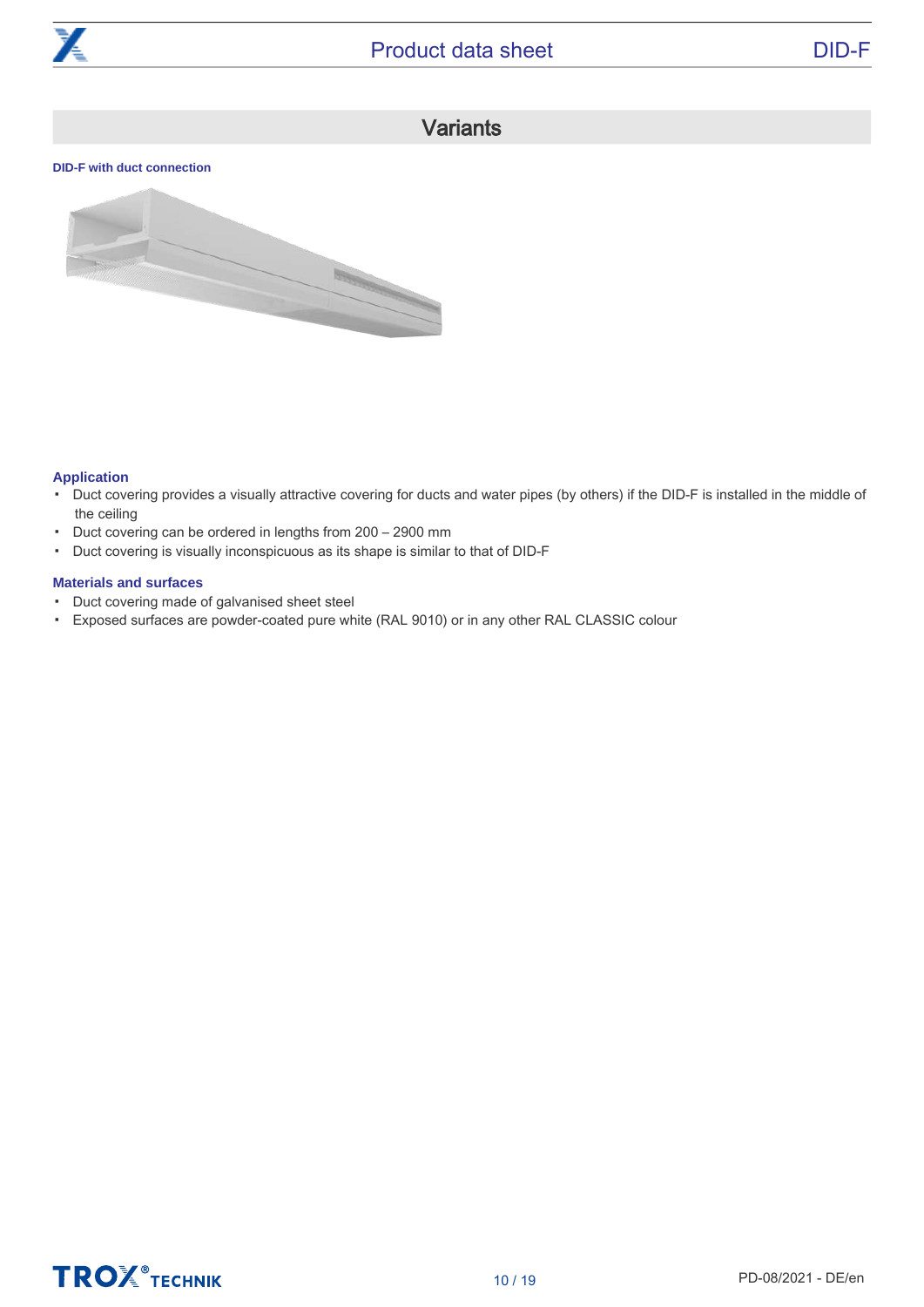



Water connections – Ø12 mm pipe, plain tails **Water connections A1 – G<sup>1</sup>/<sub>2</sub>"** external thread and flat seal



**Water connections A2 – G½" union nut and flat seal**



#### **Application**

- Water connections form the interface between the active chilled beam and the pipe network in the building
- Three types of pipe connections are available to suit individual requirements
- Ø12 mm copper with plain tails particularly suitable for direct connection to a copper pipe network; all the usual connection methods can be used, such as soldering, press-fit and push-fit
- A1, G1/2" external thread and flat seal particularly suitable for a detachable connection with union nuts
- A2, G1/2" union nut and flat seal this is also a detachable solution and is particularly suitable for direct connection of control valves and shut-off valves
- All connections provided by others must be tested under pressure once installed to ensure that there are no leaks

#### **Nominal sizes**

▪ 1200, 1500, 1800, 2100, 2400, 2700, 3000 mm

### **Useful additions**

▪ Type FS connecting hoses are available for all water connection variants

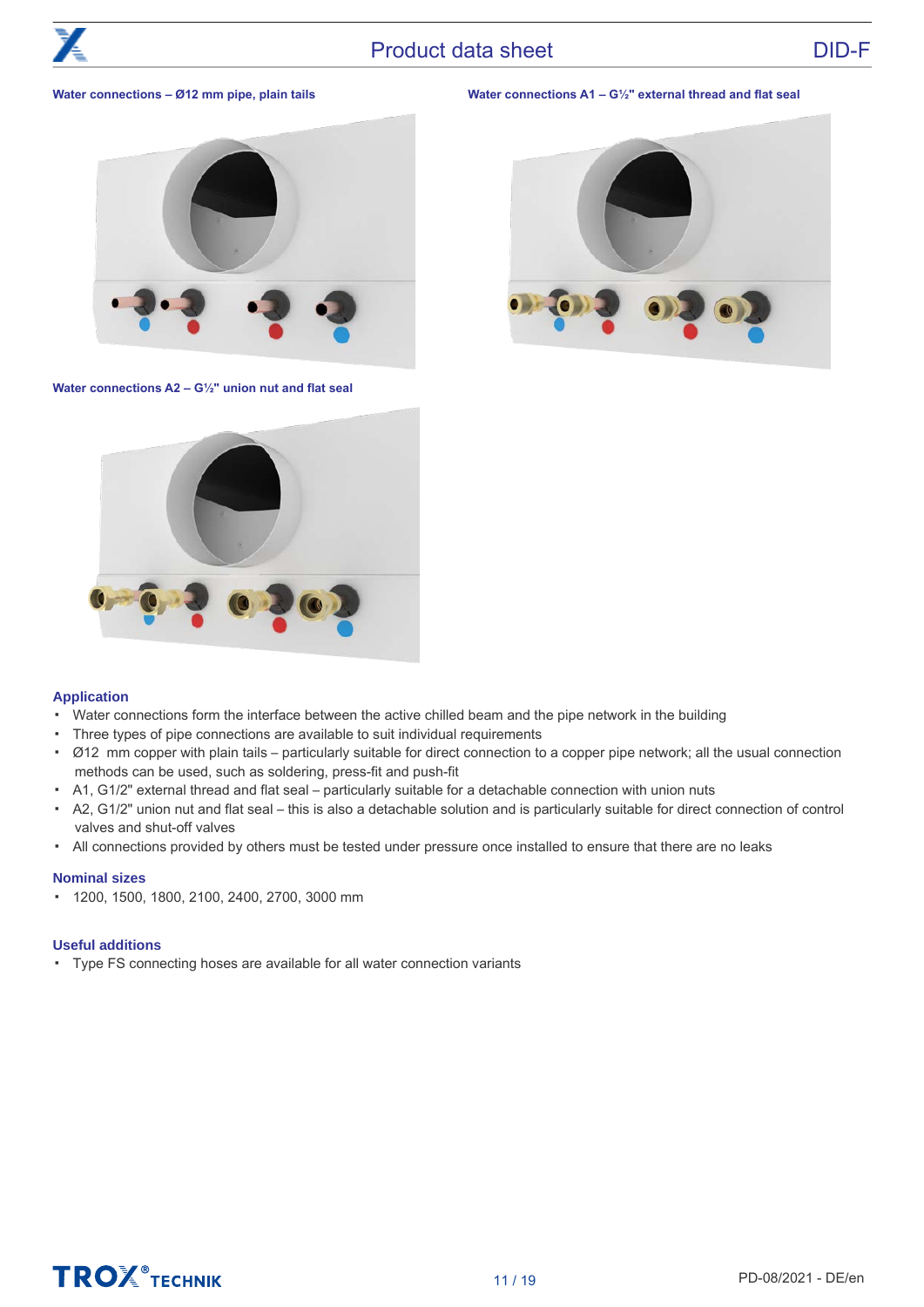### **Suspension with blind holes, front Suspension with blind holes, rear**



**Suspension variant A – insertion, front Suspension variant A – insertion, rear**







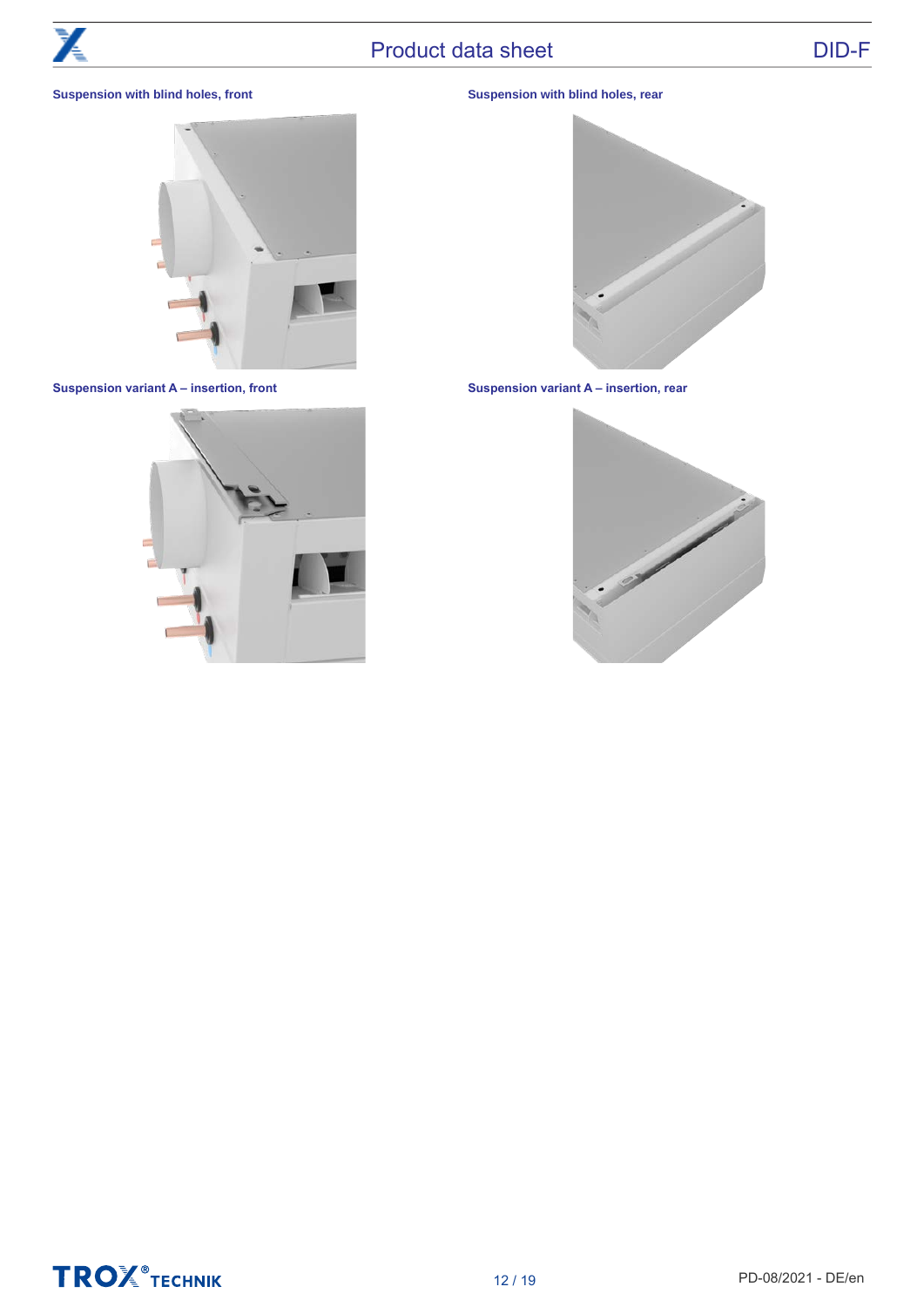#### **Suspension variant B – brackets, front Suspension variant B – brackets, rear**



**Suspension variant C – suspension lugs, front Suspension variant C – suspension lugs, rear**







#### **Application**

- Type DID-F active chilled beams are suitable for direct installation below the ceiling slab or freely suspended in the room
- A suspended ceiling is not required, which means that these devices can ideally be combined with concrete core activation
- Preferably for installation up to 4 m high, even if the room is higher
- Heating with the DID-F is only possible if the device is installed directly below the ceiling slab and the installation height is ≤ 4 m
- Adjustable air control blades allow for later manual adjustment of the air discharge direction
- Preferably with a 2-pipe heat exchanger for cooling; with direct installation below the ceiling slab, a 4-pipe heat exchanger for cooling and heating is an option
- Good comfort levels with a low conditioned primary air volume flow rate
- Energy-efficient solution as water is used for heating and cooling

# **TROX**<sup>®</sup>TECHNIK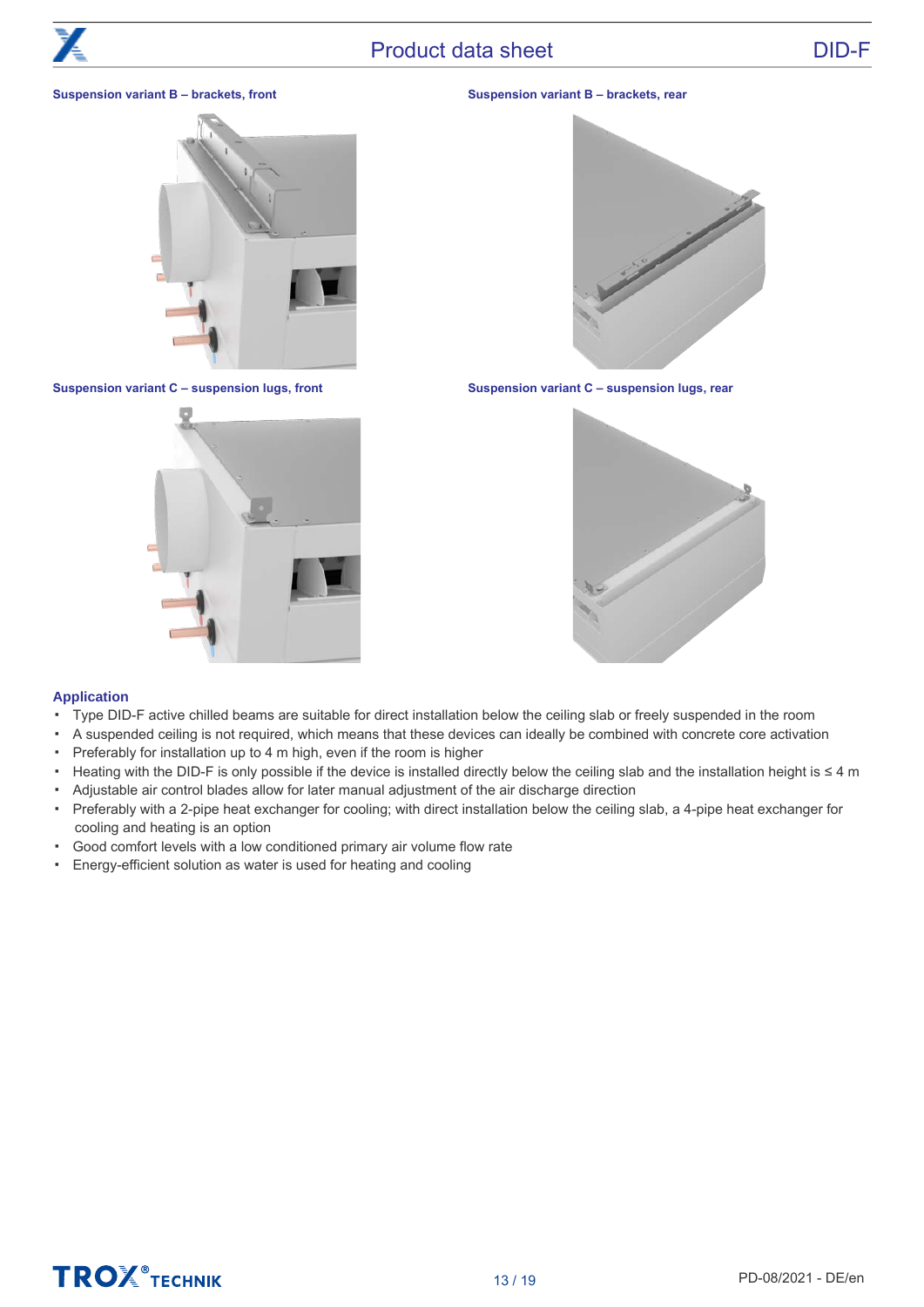

### **Dimensions**

### <span id="page-13-0"></span>**DID-F**

**DID-F**

| 400              |   |
|------------------|---|
| a                |   |
|                  | ᆂ |
| ø<br>c<br>г<br>c |   |

**DID-F air and water connections**



**Suspension variant A – insertion**



- ① DID-F
- ② Duct covering
- ③ Abutting edges of DID-F and duct covering

### **Suspension variant B – brackets**



### ① DID-F

- ② Duct covering
- ③ Abutting edges of DID-F and duct covering

# **TROX** TECHNIK

### **Suspension variant C – suspension lugs**

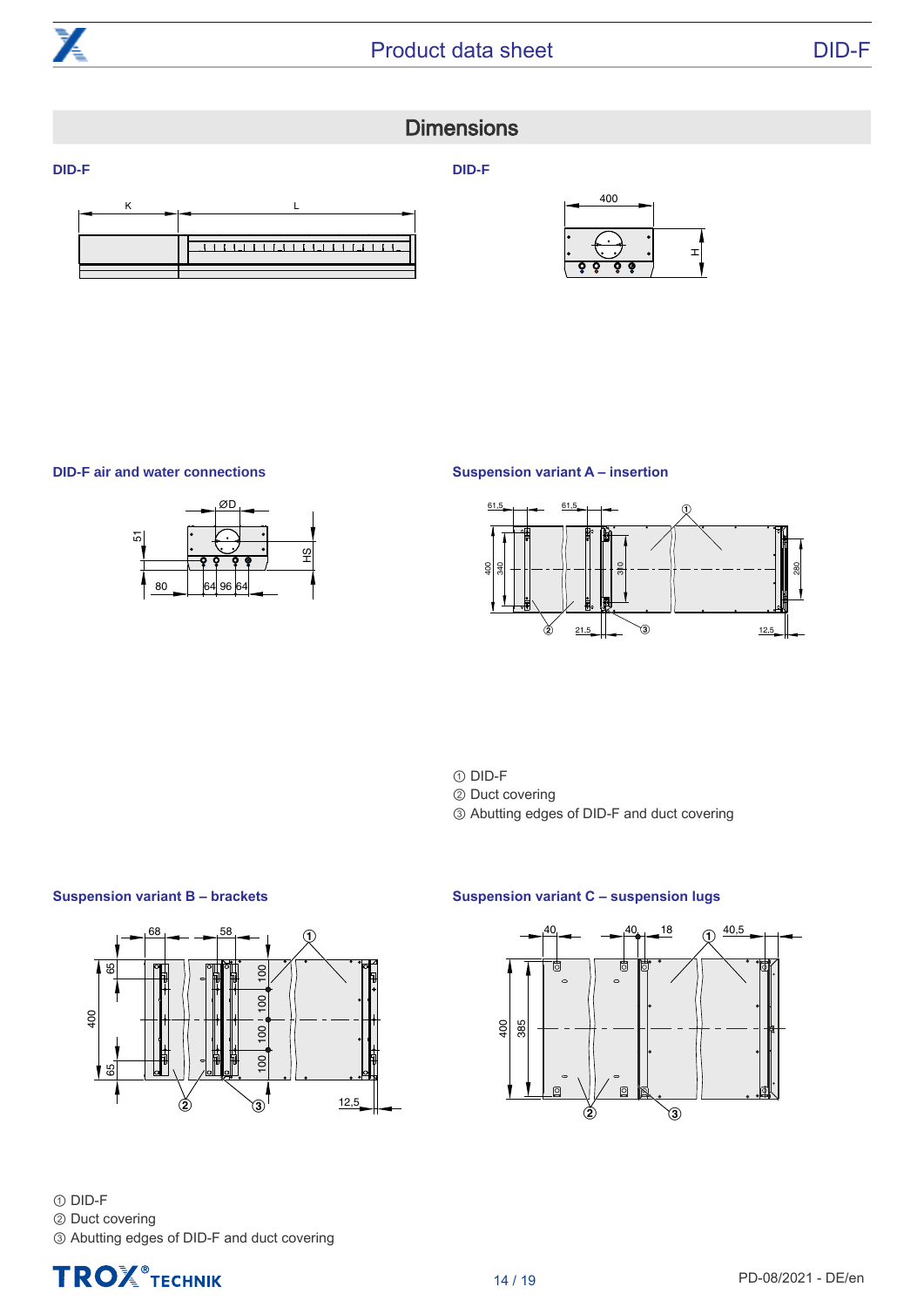

① DID-F

② Duct covering

③ Abutting edges of DID-F and duct covering

| ØD  | H   | HS    |
|-----|-----|-------|
| 123 | 221 | 147   |
| 158 | 256 | 164.5 |
| 198 | 296 | 184.5 |

| K | $\sqrt{200} - 2900$ in mm increments        |
|---|---------------------------------------------|
|   | 1200, 1500, 1800, 2100, 2400, 2700, 3000 mm |

| Dimensions – 1 side entry spigot |                |               |               |  |  |  |
|----------------------------------|----------------|---------------|---------------|--|--|--|
| <b>LN</b>                        | $\odot$        | $\circled{2}$ | $\circled{3}$ |  |  |  |
| 1200                             | <b>HE</b>      | 158           | 123 & 198     |  |  |  |
| 1500                             | <b>HE</b>      | 158           | 123 & 198     |  |  |  |
| 1800                             | HE.            | 158           | 123 & 198     |  |  |  |
| 2100                             | HE.            | 158           | 123 & 198     |  |  |  |
| 2400                             | <b>HE</b>      | 158           | 123 & 198     |  |  |  |
| 2700                             | HE.            | 158           | 123 & 198     |  |  |  |
| 3000                             | HE.            | 158           | 123 & 198     |  |  |  |
| 1200                             | S <sub>1</sub> | 158           | 123 & 198     |  |  |  |
| 1500                             | S <sub>1</sub> | 158           | 123 & 198     |  |  |  |
| 1800                             | S <sub>1</sub> | 158           | 123 & 198     |  |  |  |
| 2100                             | S <sub>1</sub> | 158           | 123 & 198     |  |  |  |
| 2400                             | S <sub>1</sub> | 158           | 123 & 198     |  |  |  |
| 2700                             | S <sub>1</sub> | 158           | 123 & 198     |  |  |  |
| 3000                             | S <sub>1</sub> | 158           | 123 & 198     |  |  |  |
| 1200                             | S <sub>2</sub> | 198           | 158           |  |  |  |
| 1500                             | S <sub>2</sub> | 198           | 158           |  |  |  |
| 1800                             | S <sub>2</sub> | 198           | 158           |  |  |  |
| 2100                             | S <sub>2</sub> | 198           | 158           |  |  |  |
| 2400                             | S <sub>2</sub> | 198           | 158           |  |  |  |
| 2700                             | S <sub>2</sub> | 198           | 158           |  |  |  |
| 3000                             | S <sub>2</sub> | 198           | 158           |  |  |  |
| 1200                             | <b>HP</b>      | 198           | 158           |  |  |  |
| 1500                             | <b>HP</b>      | 198           | 158           |  |  |  |
| 1800                             | <b>HP</b>      | 198           | 158           |  |  |  |
| 2100                             | <b>HP</b>      | 198           | 158           |  |  |  |
| 2400                             | <b>HP</b>      | 198           | 158           |  |  |  |

### **Dimensions – 1 side entry spigot**

# **TROX**<sup>®</sup>TECHNIK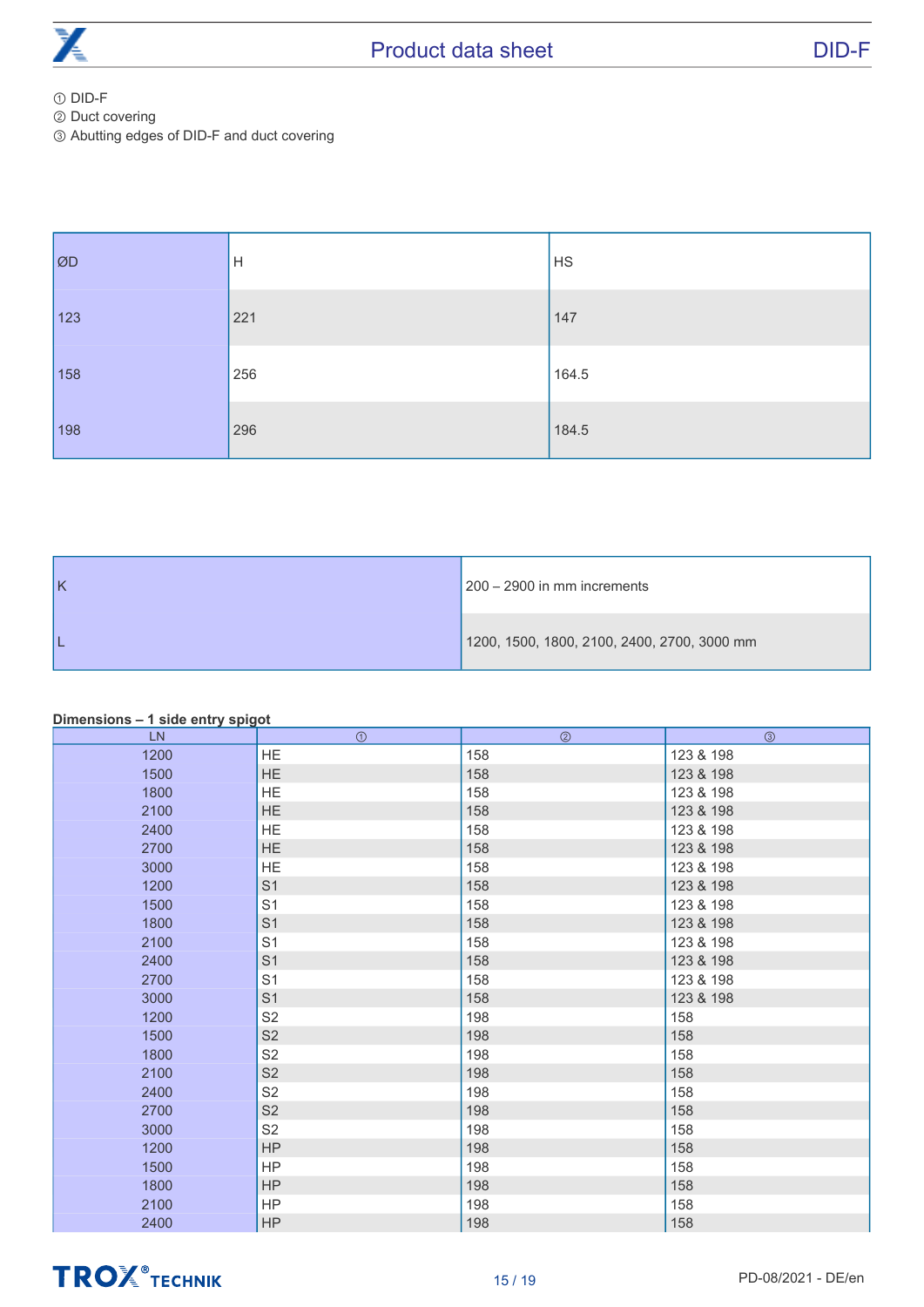

| --   |          |             |     |
|------|----------|-------------|-----|
| 2700 | பெ<br>ΠГ | 198<br>$ -$ | 158 |
| חחז  | பா<br>ПЕ | 198         | 158 |

① Nozzle type ② Standard diameter of the spigot ③ Optional diameter of spigot

### **DID-F water connections**

### **DID-F fixing variant**





- ① Water connection, ø12
- ② Water connection A1 (G½" external thread)
- ③ Water connection A2 (G½" union nut)

① Freely suspended installation with threaded rods

② Suspension variant A (installation directly below the ceiling slab)

③ Suspension variant B (freely suspended installation with brackets)

④ Suspension variant C (freely suspended installation with suspension lugs)

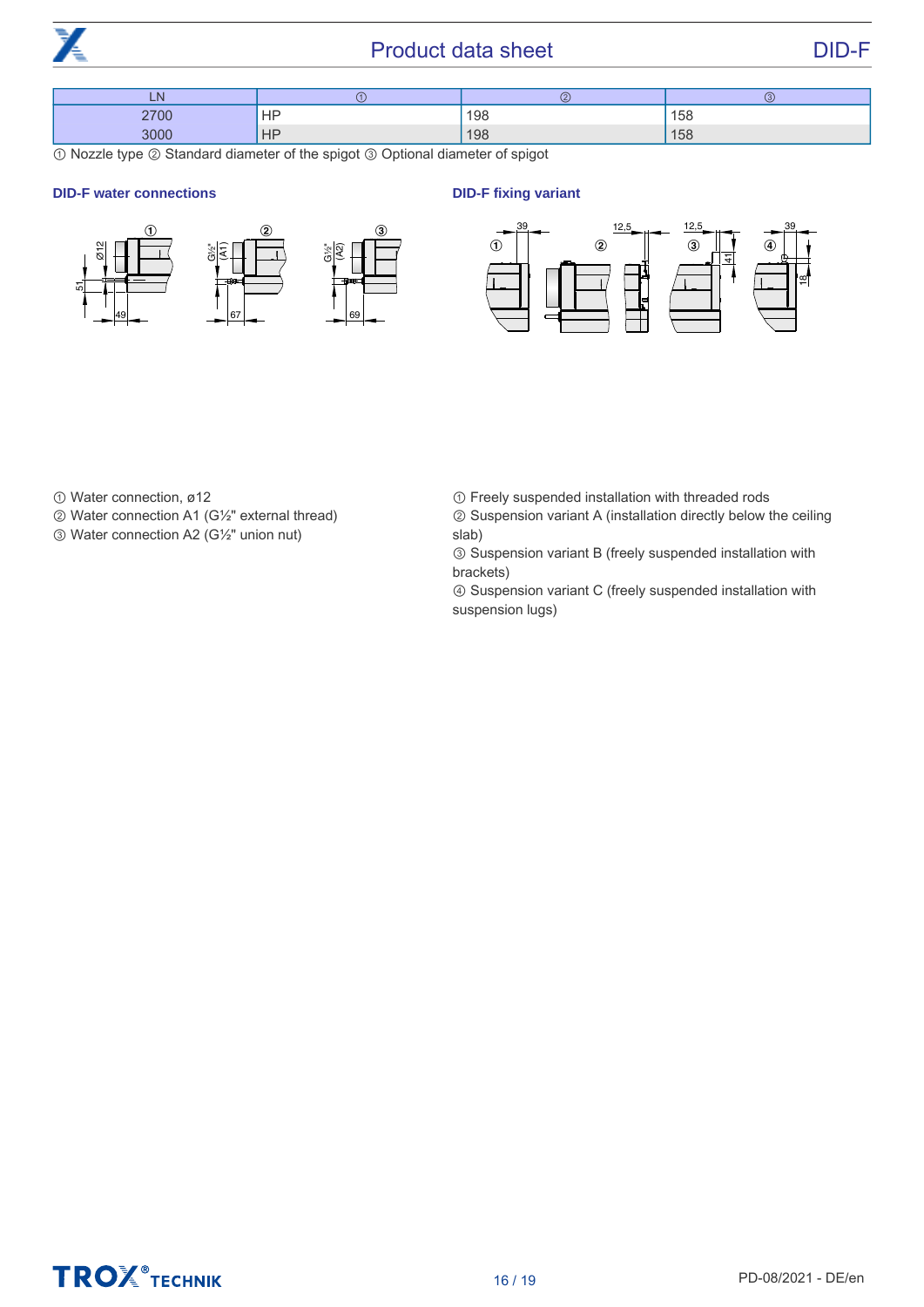

## Project-specific solutions

### <span id="page-16-0"></span>**DID-F-L with luminaires DID-F-L luminaire detail**





### **DID-F-L with luminaires and extended border DID-F top entry spigot**





Air-water systems offer both standard and project-specific solutions; they can be combined with luminaires or can have a top entry spigot. If required, we can also develop a suitable project-specific variant for your project. Simply contact your TROX contact partner.

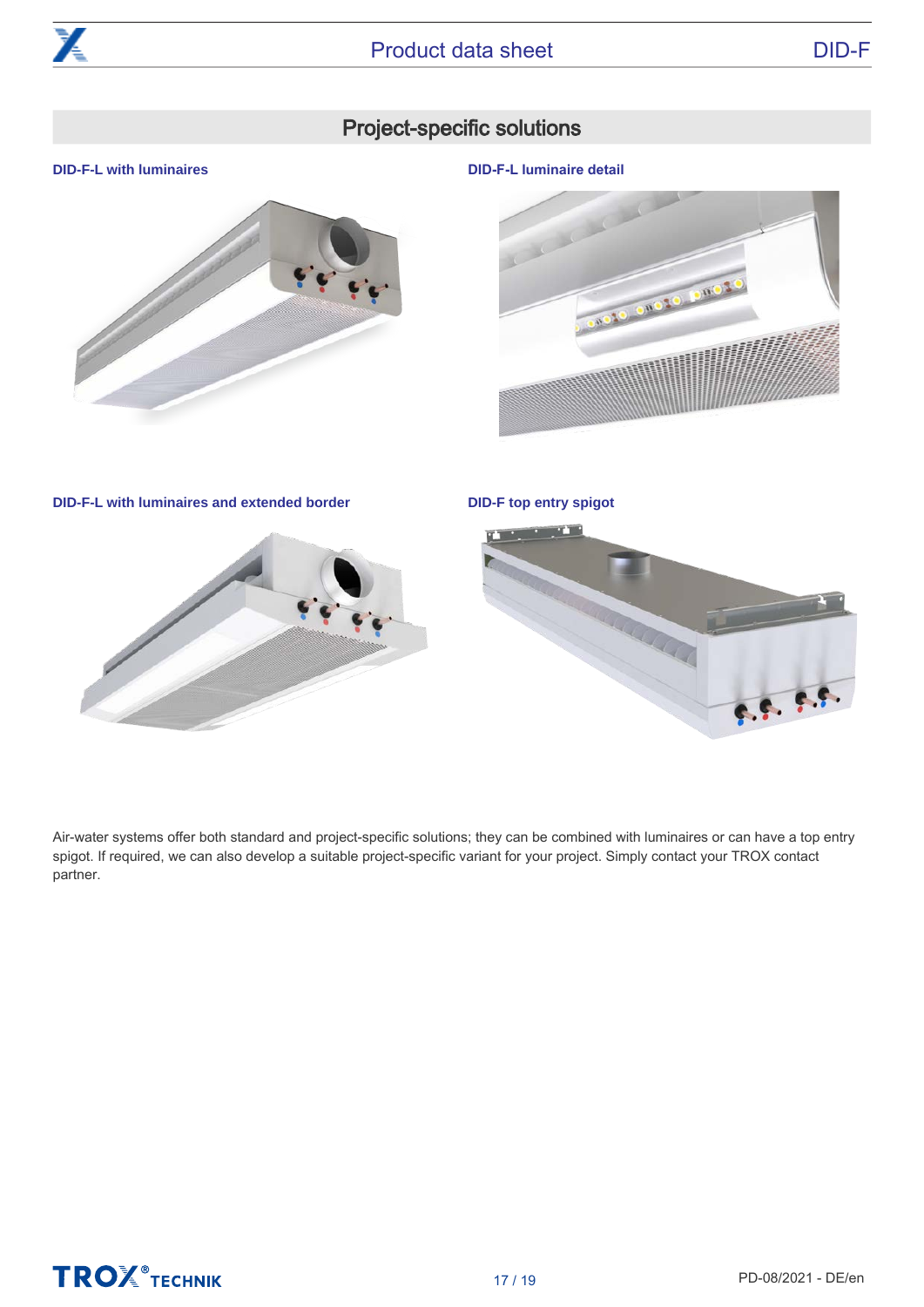

X